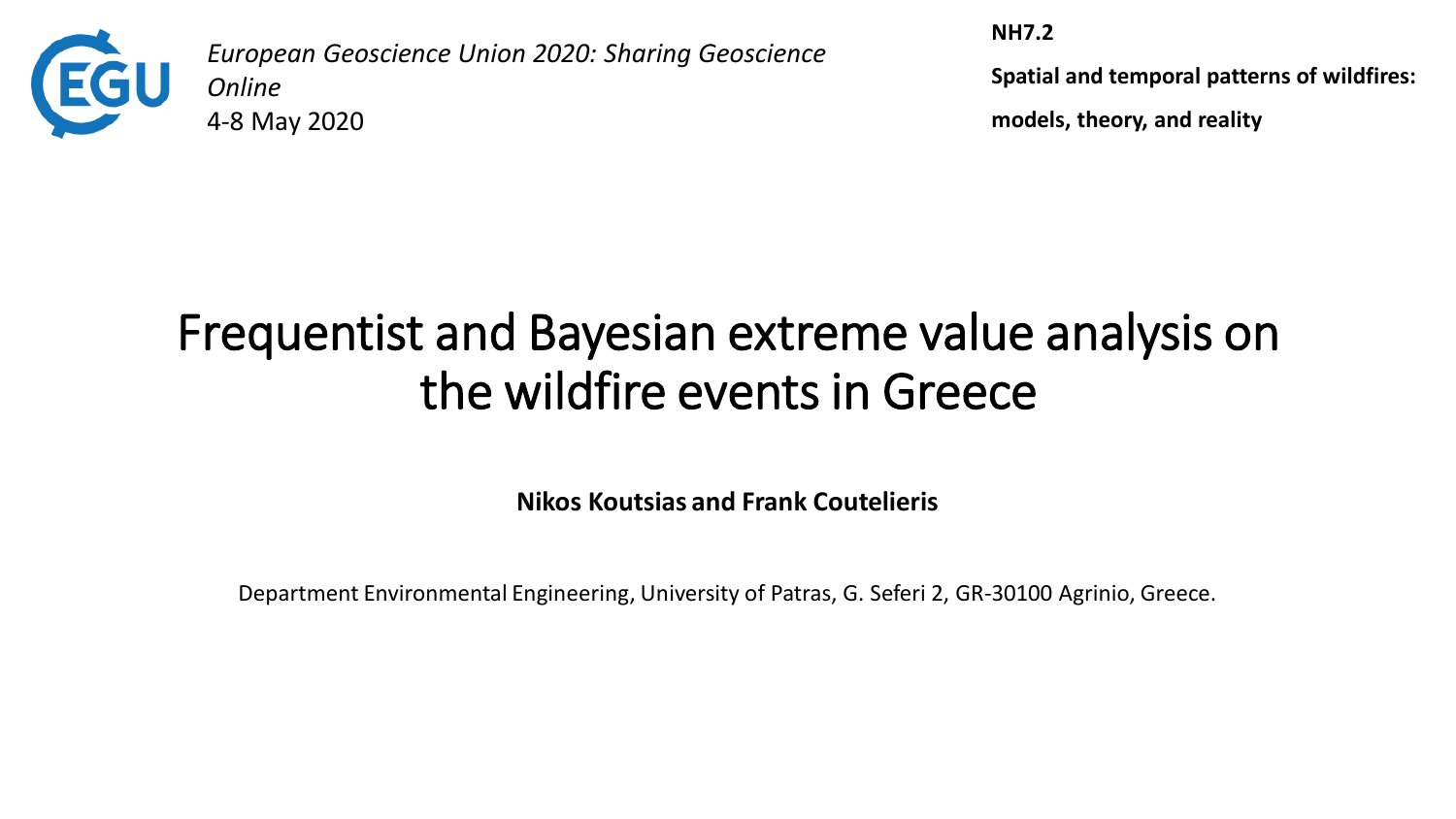

### **1. Motivation**

- One of the measures of wildland fires is the total burned area per event provided in absolute terms in specific units (e.g. ha)
- However, what does it mean that a fire burned for example 5000 ha? How big is this in terms of the relative occurrence of the phenomenon?
- Towards this aim, the statistical assessment for the evaluation of the return period of a fire, can complement the absolute size of the fire event and express it in a relative way. In this case a fire can be expressed for example like "this fire occurs once per 50 years"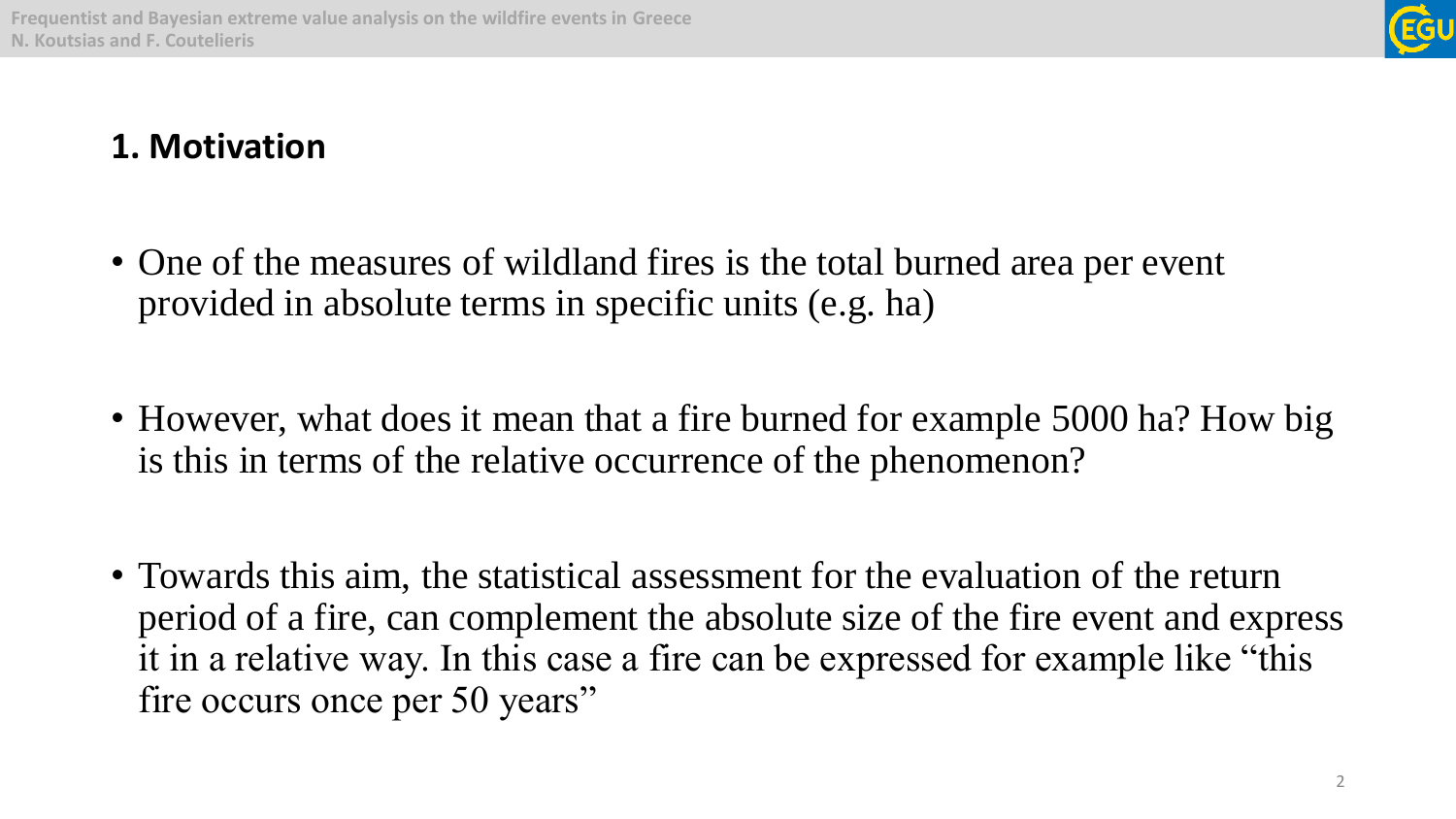**Frequentist and Bayesian extreme value analysis on the wildfire events in Greece N. Koutsias and F. Coutelieris**

### **Data**

• In this work, we used data of wildfires that have taken place in Greece from 1985 to 2004. In total we used 23257 observations.





3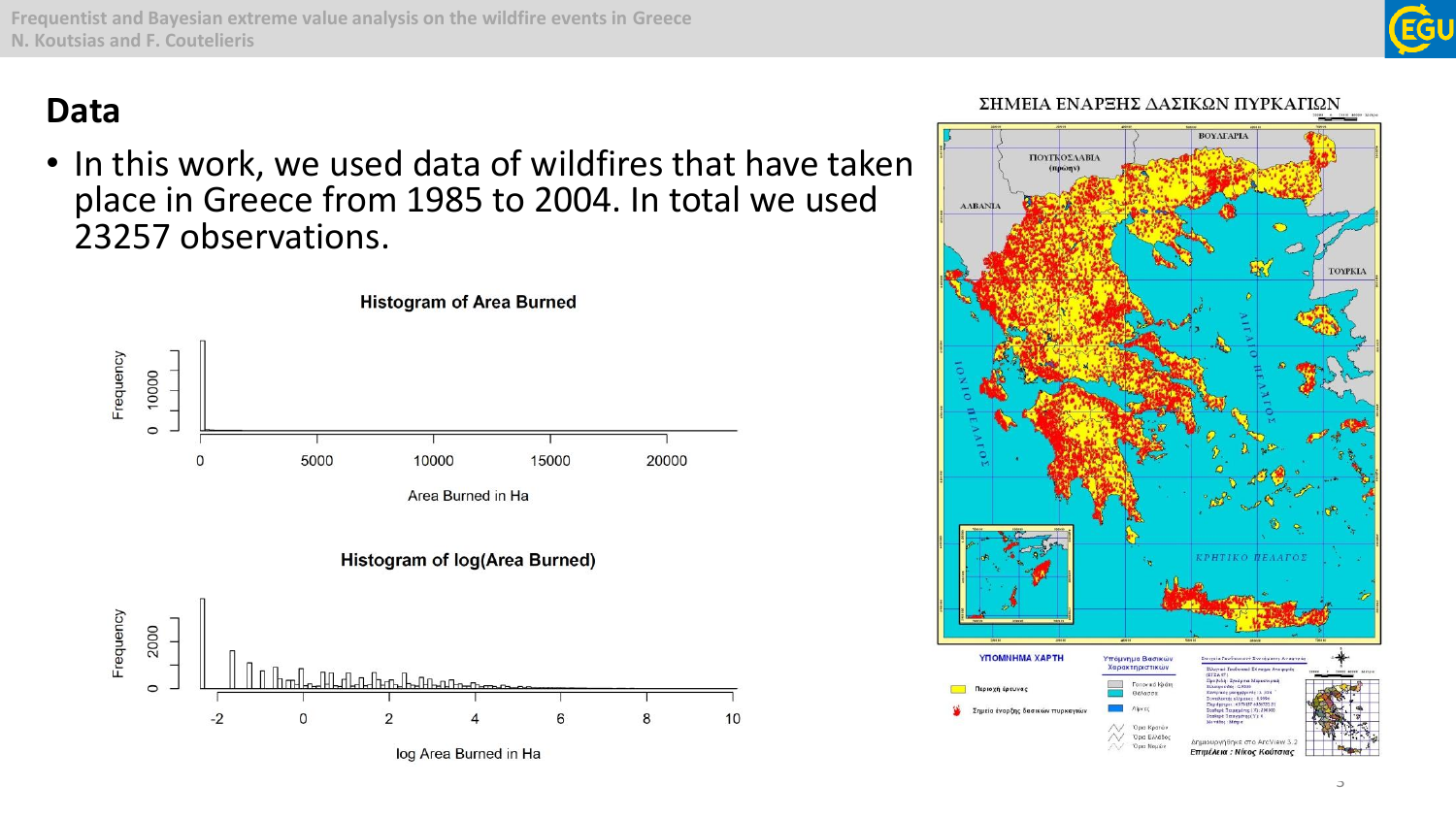

### **Methods**

- For the estimation of the return period, the extreme value analysis has been adopted, where the burned area is considered as the index for a given event to appropriately represent its significance.
- For the sake of comparison, we made use of both **frequentist** and **Bayesian** approaches, where the Generalized Extreme Value (GEV) distribution along with Peaks over Threshold (POT) have been compared with the Bayesian Extreme Value analysis.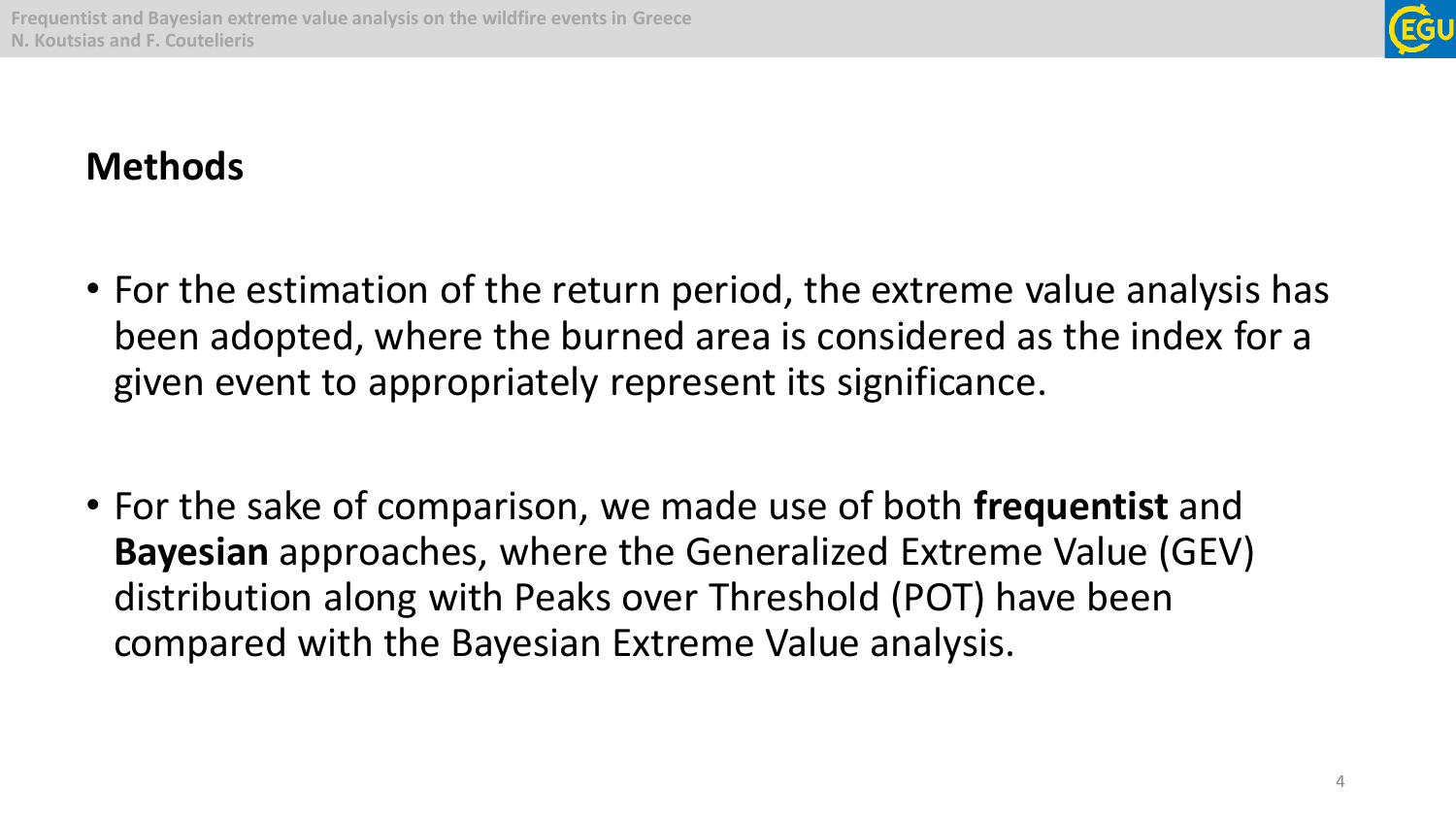**Frequentist and Bayesian extreme value analysis on the wildfire events in Greece N. Koutsias and F. Coutelieris**

### **Results**



fevd(x = MyData\$BurntAreterthre900|d/er6ose = FRGE'), method = "Bayesian",

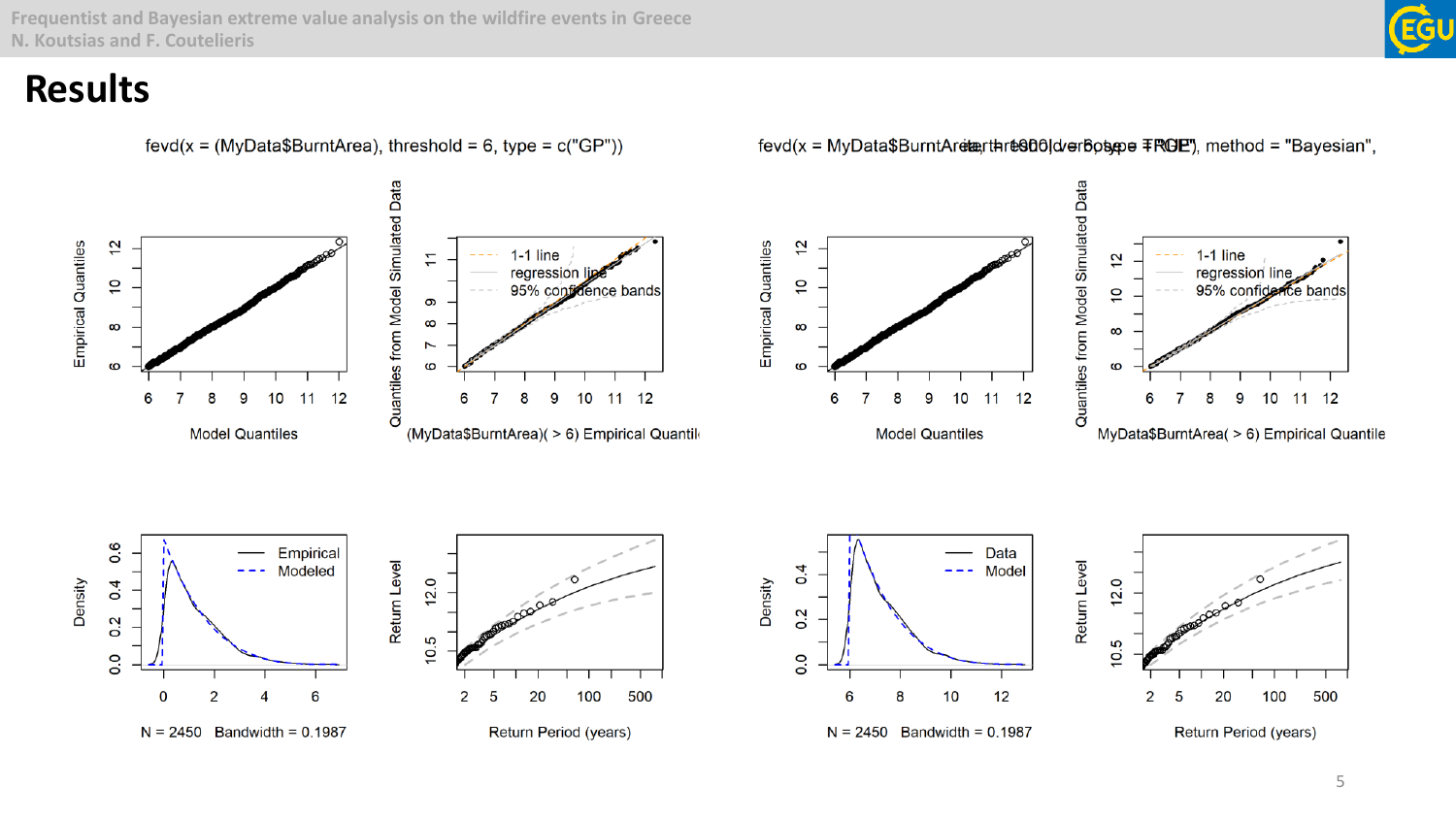Area in ha

### **Results**

| POT           |             |
|---------------|-------------|
| Return period | Area Burned |
| 2             | 3181.52     |
| 5             | 5479.53     |
| 10            | 7796.56     |
| 50            | 15081.74    |
| 100           | 18934.74    |
| 200           | 23112.86    |
| 500           | 28981.49    |
| 1000          | 33563.30    |
| Bayesian      |             |
| Return period | area        |
| 2             | 3235.32     |
| 5             | 5622.35     |
| 10            | 8057.85     |
| 50            | 15861.51    |
| 100           | 20064.21    |
| 200           | 24673.95    |
| 500           | 31235.46    |
| 1000          | 36426.01    |

### 5 10 50 100 200 500 1000 return period **POT** Bayesian

Both approaches in this example show similar results, e.g. a fire of 15081 ha has a return period of 50 years with the POT approach, and a fire of 15861 ha has a return period of 50 years with the Bayesian approach.

### POT vs Bayesian